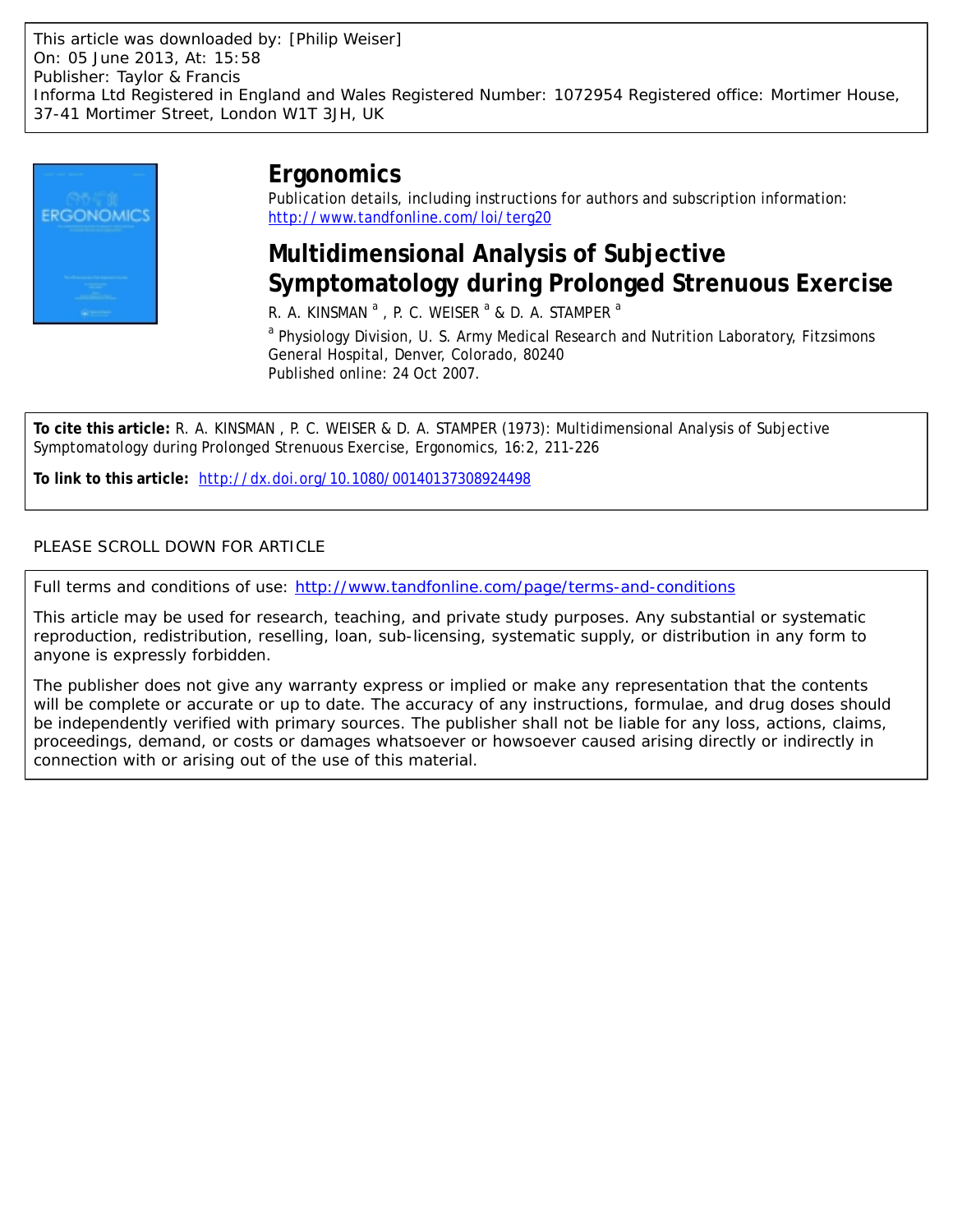### **Multidimensional Analysis of Subjective Symptomatology during Prolonged Strenuous Exercise**

By R. A. KINSMAN, P. C. WEISER, and D. A. STAMPER

**Physiology Division, U. S. Army** Medical Research **and Nutrition Laboratory,** Fitzsimons **General Hospital, Denver, Colorado 80240**

**Characteristics of subjective symptom changes during prolonged bicycle riding were explored in this study. On two occasions, 64 male subjects (mean age 22·9 years)** rode a bicycle ergometer at  $55.6 \pm 2.8\%$  aerobic capacity with instructions to continue **riding until it became so discomforting that they felt it necessary to stop. Mean** quitting times were  $36 \pm 24$  min and  $36 \pm 22$  min for Rides 1 and 2, respectively. **Each item of an initial group of 63** edjectdvee **potentially descriptive of subjective** changes during exercise were arranged along a  $5$ -point scale of severity  $(1 = a)$ bsent, 5 **<sup>=</sup> severe) and administered before and at the end of both rides.**

**Through key cluster analysis of the 41 items showing at least 10% change during exercise, an 18 item Physical Activity Questionnaire (PAQ) was derived. It was composed of three unique, collinear symptom clusters labeled Fatigue, Task Aversion, and** Motivation. **Comparative key cluster analysis showed good similarity between clusters of both rides.**

**Mean pre· to end-of-ride changes during** bot.h **rides for the overall PAQ, Fatigue,** Task Aversion, and Motivation clusters were  $61\%$ ,  $100\%$ ,  $69\%$ , and  $16\%$ , res**pectively. Coefficients of stability for the** pre- **to** end-of-ride **change of the overall PAQ, Fatigue, and Task Aversion were 0,82, 0,83, and 0·65. The Motivation cluster had a considerably lower coefficient of stability, 0·38, than did the other PAQ clusters. These results suggest that subjective changes during exercise tend to group into unique clusters of symptoms that can be reliably measured.**

#### **Introduction**

Individuals engaged in sports or any type of physical activity involving prolonged, strenuous exercise must continually determine the level of energy expenditure and the length of time they are willing to participate. In such activities the subjective experience of fatigue could become an important limiting factor. For example, the point at which a person quits might correspond to when he ' feels very tired ' or ' worn out '.

While fatigue has often been discussed as a subjective experience, most current formal definitions of fatigue have referred almost exclusively to events occurring at diverse levels of biological organization. These definitions vary from the failure of *in vitro* muscle preparations to maintain contraction during repeated stimulation up to task impairment of the behaving whole organism (Bartley and Chute 1947, Bartley 1964, Simonson 1971). Subjective symptoms of fatigue have been viewed as difficult to measure adequately. Consequently they have been neglected by most investigations in favour of more directly observable physiological, neurological, or behavioural events (Welford 1966). From the point of view of the *whole person,* however, the subjective experience of fatigue is still the most obvious consequence of prolonged strenuous work.

The investigation of subjective fatigue and its role as a limiting factor in work tolerance can only begin once an adequate means of measurement is developed. A simple, unidimensional scaling of the feeling of tiredness or subjective effort (e.g., Pearson and Byars 1956, Borg 1962) disregards the essential complexity of the range of subjective changes experienced during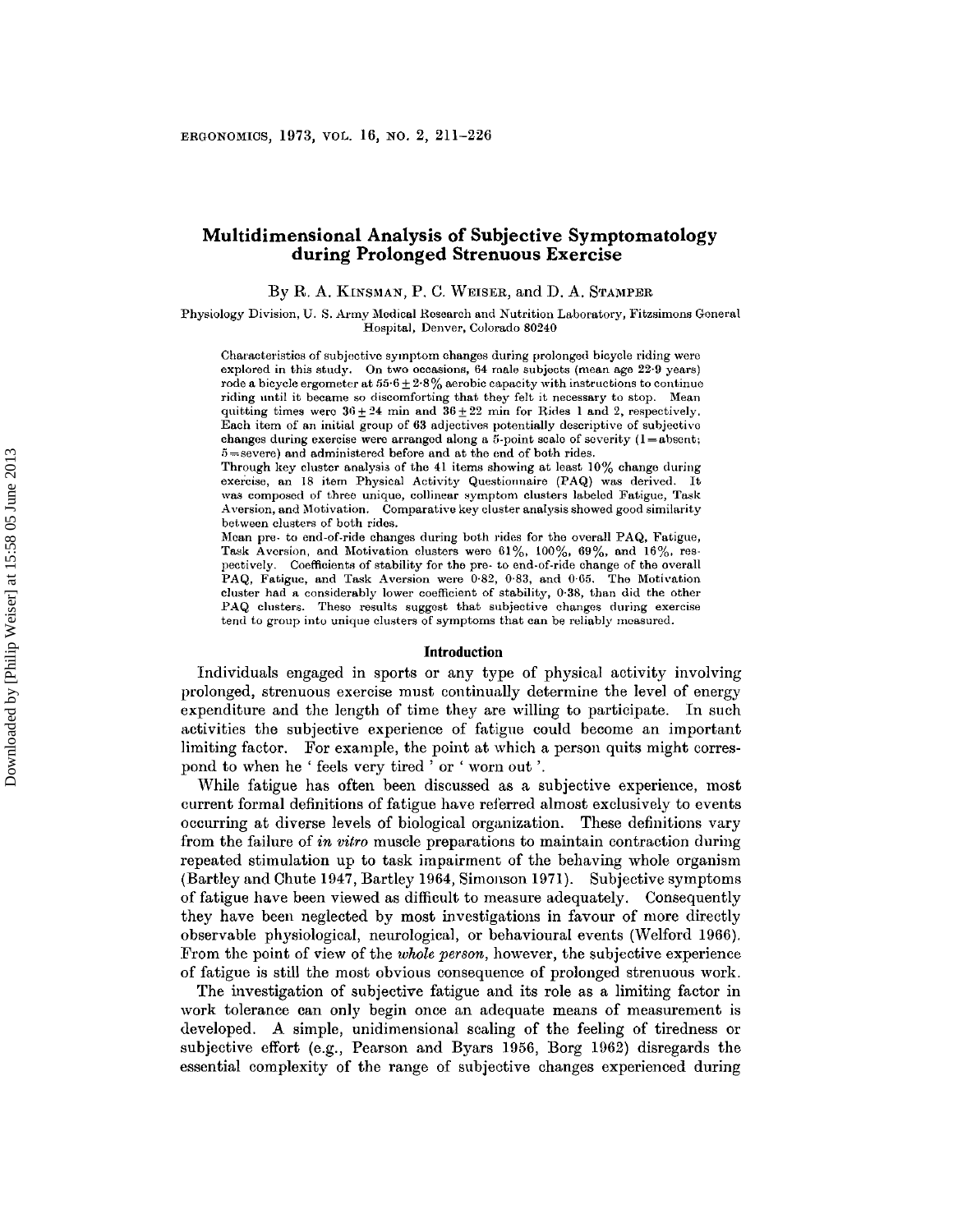exercise. Certain types of subjective symptoms occurring with exercise, as noted by Bartley and Chute (1947), should be considered conceptually discrete from the somatic subjective symptoms. Thus, prolonged exercise may also produce subjective symptoms such as boredom or an aversion to the physical activity which may be significantly related to work tolerance.

During work, subjective symptomatology may be hypothesized to be a set of conceptually clear, discrete symptoms which increase together. At a minimum, the means to quantify these subjective changes should be based on an attempt to empirically derive sets, i.e., clusters, of subjective symptoms having (1) relative independence between the symptom sets; (2) adequate internal consistency within sets; and (3) meaningful change for each set during exercise which is consistent upon replication. This study presents the development of such a self-report questionnaire,

Four stages were involved in the development of a .Physical Activity Questionnairc; (1) initial selection of a wide range of adjective items potentially descriptive of subjective symptoms experienced during exercise; (2) arrangement of each adjective item along a 5-point scale of severity for presentation in an initial Adjective List; (3) development of a Modified Adjective List through the elimination of all scaled adjective items showing negligible change from rest to the end of two rides to exhaustion on a bicycle ergometer; and (4) derivation of a Physical Activity Questionnaire from the Modified Adjective List by key cluster analysis (Tryon and Bailey 1970).

#### **2. Methods**

#### 2.1. Questionnaire Development

#### 2.1.1. *Initial item selection*

Initial development of the Physical Activity Questionnaire (PAQ) involved the selection and sealing of a set of adjectives or adjective phrases for an

|  |  | Table 1. Items presented in the Initial Adjective List <sup>a</sup> |  |  |  |  |  |
|--|--|---------------------------------------------------------------------|--|--|--|--|--|
|--|--|---------------------------------------------------------------------|--|--|--|--|--|

| 1.  | Perspiring            | 22. | Determined          | 43.  | Happy            |
|-----|-----------------------|-----|---------------------|------|------------------|
| 2.  | Short of Breath       | 23. | Comfortable         | 44.  | Headache         |
| 3.  | Muscle Tremors        | 24. | Leg Cramps          | 45.  | Pleased          |
| 4.  | Test Attention        | 25. | Working Hard        | 46.  | Distracted       |
| 5.  | Weak                  | 26. | Hard to Breathe     | 47.  | Head Tightening  |
| 6.  | Easy to Think         | 27. | Easy to Concentrate | 48.  | Nauseated        |
| 7.  | Physically Tired      | 28. | Leg Twitching       | 49.  | Meter Attention  |
| 8.  | Leg Aches             | 29. | Drivo               | 50.  | Jumpy            |
| 9.  | Lively                | 30. | Heart Pounding      | 51.  | Dizzy            |
| 10. | Weary                 | 31. | Refreshed           | -52. | Listless         |
| 11. | Out of Gas            | 32. | Tired               | 53.  | Satisfied        |
| 12. | Rather Quit           | 33. | Weak Legs           | 54.  | Depressed        |
| 13. | <b>Aching Muscles</b> | 34. | Drained             | 55.  | Abdominal Cramps |
| 14. | Lazy                  | 35. | Do Something Else   | 56.  | Tense            |
| 15. | Bored                 | 36. | Shaky Legs          | 57.  | Irritable        |
| 16. | Sore from Sitting     | 37. | Hard to Keep Going  | 58.  | Backache         |
| 17. | Heavy Legs            | 38. | Vigorous            | 59.  | Angry            |
| 18. | Numb                  | 39. | Dry Mouth           | 60.  | Fidgety          |
| 19. | Easygoing             | 40. | Panting             | 61.  | Active           |
| 20. | Worn Out:             | 41. | Sweating            | 62.  | Worried          |
| 21. | Thirsty               | 42. | Fed Up              | 63.  | Drowsy           |

"Items **1 to 41 inclusive were retained for the Modified** Adjective **List.**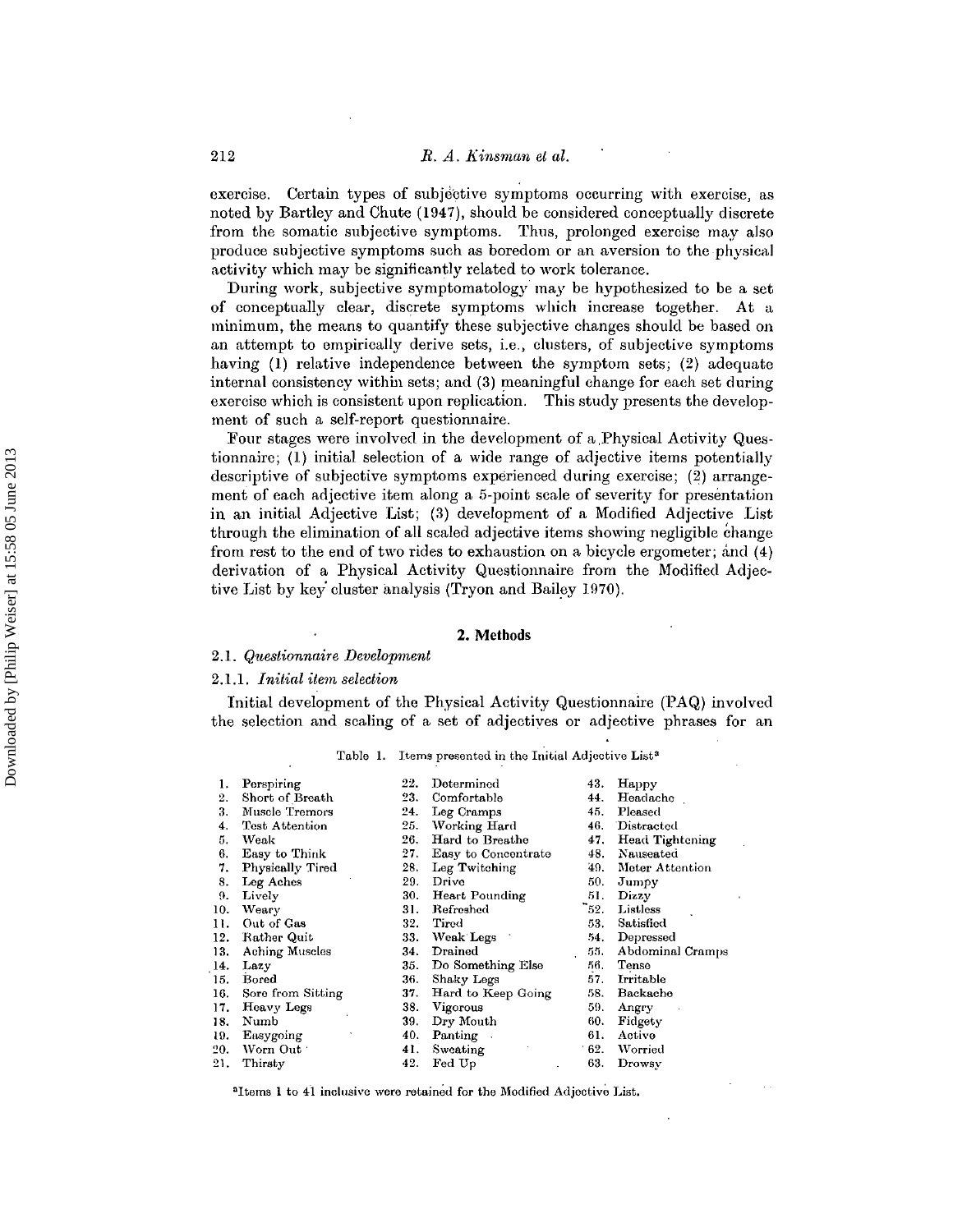Initial Adjective List which could describe the subjective changes from rest to the end of prolonged physical activity. The adjective items for the Initial Adjective List were assembled from previously reported measures of fatigue (Pearson and Byars 1956, McNelly 1966), the General High Altitude Questionnaire (Evans 106G), and a large group of descriptive adjective items assembled by this research team. Preliminary review of the adjective set eliminated any obviously ambiguous or redundant items. Table 1 lists the 63 adjective items selected for inclusion in the Initial Adjective List.

#### *2.1.2. Initial Adjective List* (IAL)

The descriptive items were then arranged along a 5-point continuum (scale) of severity by using appropriate modifiers ranging from absent (1) to severc (5), according to procedures described by Nowlis and Nowlis (1056). Examplcs of the scaled items as they appeared in the 6-page IAL booklet are presented in Table 2. In practice, the subject could rate his level of subjective experience by circling the applicable descriptive phrase defining a point along the 5-point scale. The development of response sets were controlled as follows: first, the items were randomized in regard to order of appearance in the IAL; second, order of presentation of items within the TAL was additionally controlled by randomly assigning one of six page sequences to each subject; finally, half of the items of the IAL were scaled from absent to severe (1 to 5) while the remainder were scaled from severe to absent (5 to 1). Experience prior to the study indicated that after two practice presentations the IAL could be completed comfortably within a two-minute period.

#### *2.2. Experimental Procedure*

#### *2.2.1. Subject»*

Sixty-four (64) male volunteers from the military and civilian personnel of Fitzsimons General Hospital, who ranged in age from 17 to 27 (mean age  $22.9$  years) were studied. Preliminary medical examinations eliminated those subjects with physical eonditions which precluded safe participation in strenuous exercise,

#### *2.2.2. Bicycle ergometer task and procedure*

On two occasions, all subjects rode the bicycle ergometer at GO r.p.m. and a workload approximating 56% of their estimated aerobic capacity. During a preliminary session, within 7 to 30 days before the firsb exercise task, the aerobic capacity  $(MV_{0})$  of each subject was estimated using the bicycle ergometer, work pulse extrapolation method of Astrand and Ryhming (1954). Two five-minute work periods were used; the second was 300 kpm/min greater than the first. <sup>A</sup> two-minute rest period separated the work periods. If the two measures of  $M\dot{V}_{o}$ , differed by more than 400 ml/min, aerobic capacity was estimated again at least two days later. Such a resolution was required in only seven of the 64 subjects studied.

Ride 1 was performed in the afternoon at a room temperature  $(+\text{S.D.})$  of 79  $\pm$  4 $\rm{°F}$ , while Ride 2 was performed in the morning two to four days later at 74  $\pm$  4 $\rm{F}$ . Each subject was given explicit instructions to ride until he became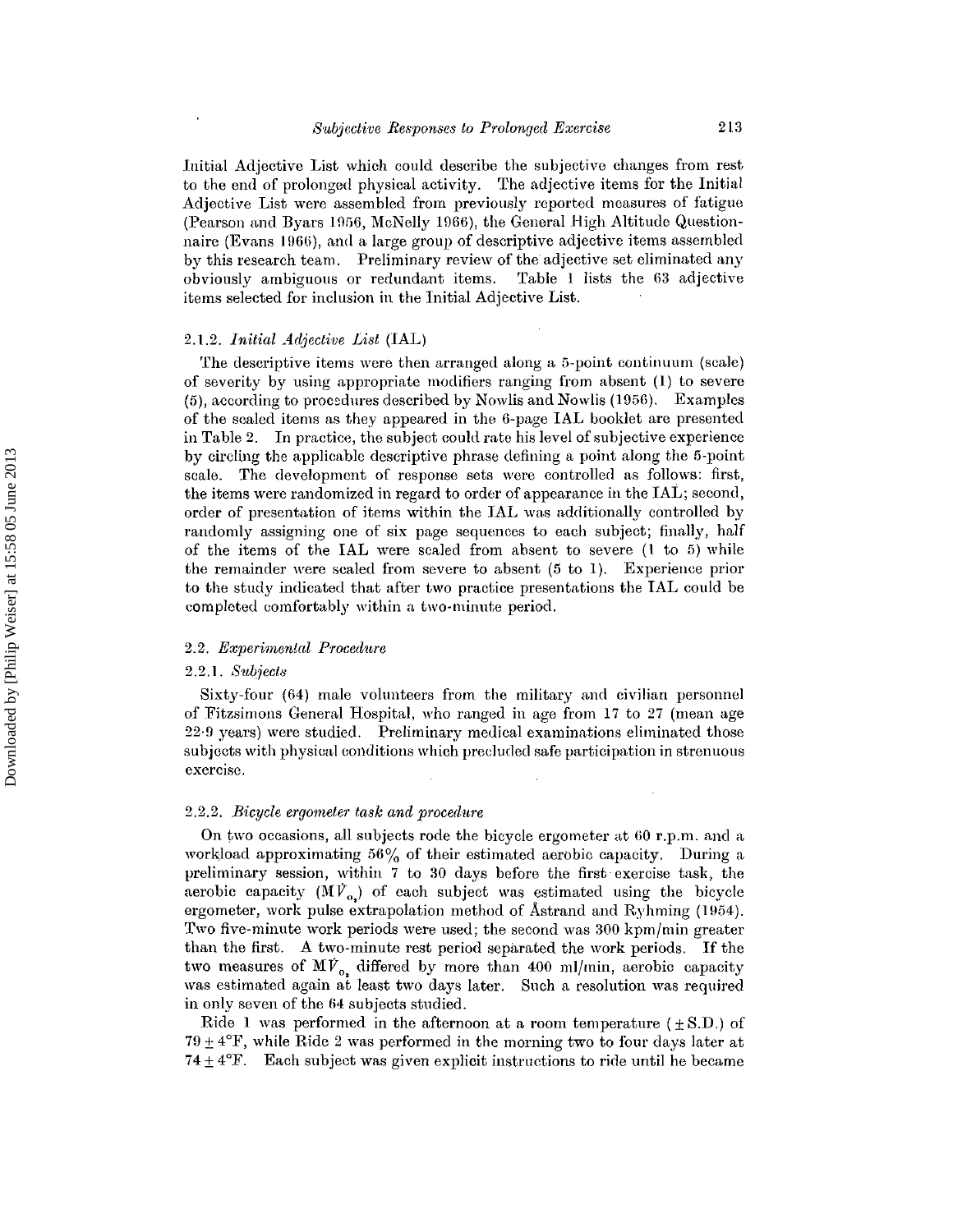so discomforted that he felt it was necessary to stop. All subjects were shirtless and dressed in loose fitting surgical pants and low-cut hard soled shoes for the rides.

Immediately before Ride 1, the JAL was completed twice to provide experience with the use of the instrument. The subject then mounted the bicycle ergometer and was given the exercise instructions. The end-of-ride IAL was completed while sitting on the bicycle immediately upon quitting, with the instructions to describe the subjective experience of fatigue while riding just before termination of the ride. The IAL was administered in an identical manner before and at the end of Ride 2.

#### *2.3. Statistical Analysis*

Key cluster analysis (Tyron and Bailey 1970) was used to identify nonredundant sets of items {clusters) describing unique aspects of subjective change.. Briefly, clusters of items were empirically grouped by key cluster analysis according to the following three criteria: (1) high eollinearity between items within a cluster, i.e., the items defining the cluster share a similar pattern of correlations across all other items of the score space, (2) maximum independence between clusters of items, and (3) maximum accountability for the total variation within the score space. The empirically determined clusters may be regarded as subseales with scores determined by adding the individual member item values. All statistical analyses for this study used the computer programs of the BC TRY System which is described in detail in Tryon and Bailey (1970).

#### 3. **Results**

#### :3.1. *lIfodijied Adjective List (MAL)*

Items retained for the MAL were those showing appreciable pre-ride to end-of-ride changes. Selection was made, first, by ordering all items on the IAL according to their mean pre- to end-of-ride changes. Of the original IAL items, 18 showed less than a criterion of  $10\%$  change from pre- to end-ofride and were excluded from the MAL. Second, four additional items of the JAL were apparently redundant and were excluded from the MAL in favour of similar items which showed at least a  $4\%$  greater pre- to end-of-ride change. For the.22 IAL items excluded from the MAL, the pre- to end-of-ride change ranged from  $0\%$  to  $28\%$  (mean  $10.4\%$ ), while for the items included in the MAL, the pre- to end-or-ride change ranged from  $10\%$  to  $84\%$  (mean  $39.9\%$ ).

Figure 1 depicts characteristic pre' to end-of-ride changes for the MAL items. The items categorized into three groups, i.e., Type **1,** 3, and 1-3, based on the modal pre-ride item scale-point choice. For Type 1 items, the pre-ride modal choice was 1 on the 5-point scale. Twenty-one items of the MAL were Type 1 with a mean pre- to end-of-ride change of  $45.2\%$  for both rides. Type 3 items, of which there were ten on the MAL, had a modal value of 3 on the 5-point scale and a mean change of  $36.6\%$ . Type 1-3 items were bimodal at scale points 1 and 3 during rest. Ten Type 1-3 items were on the MAL having a mean pre- to end-of-ride change of  $31.9\%$ . The response to the Type 1-3 items was quite variable at rest. However, the items always had a unimodal distribution for end-of-ride and an acceptable pre- to end-of-ride change, suggesting that they should be retained in the MAL.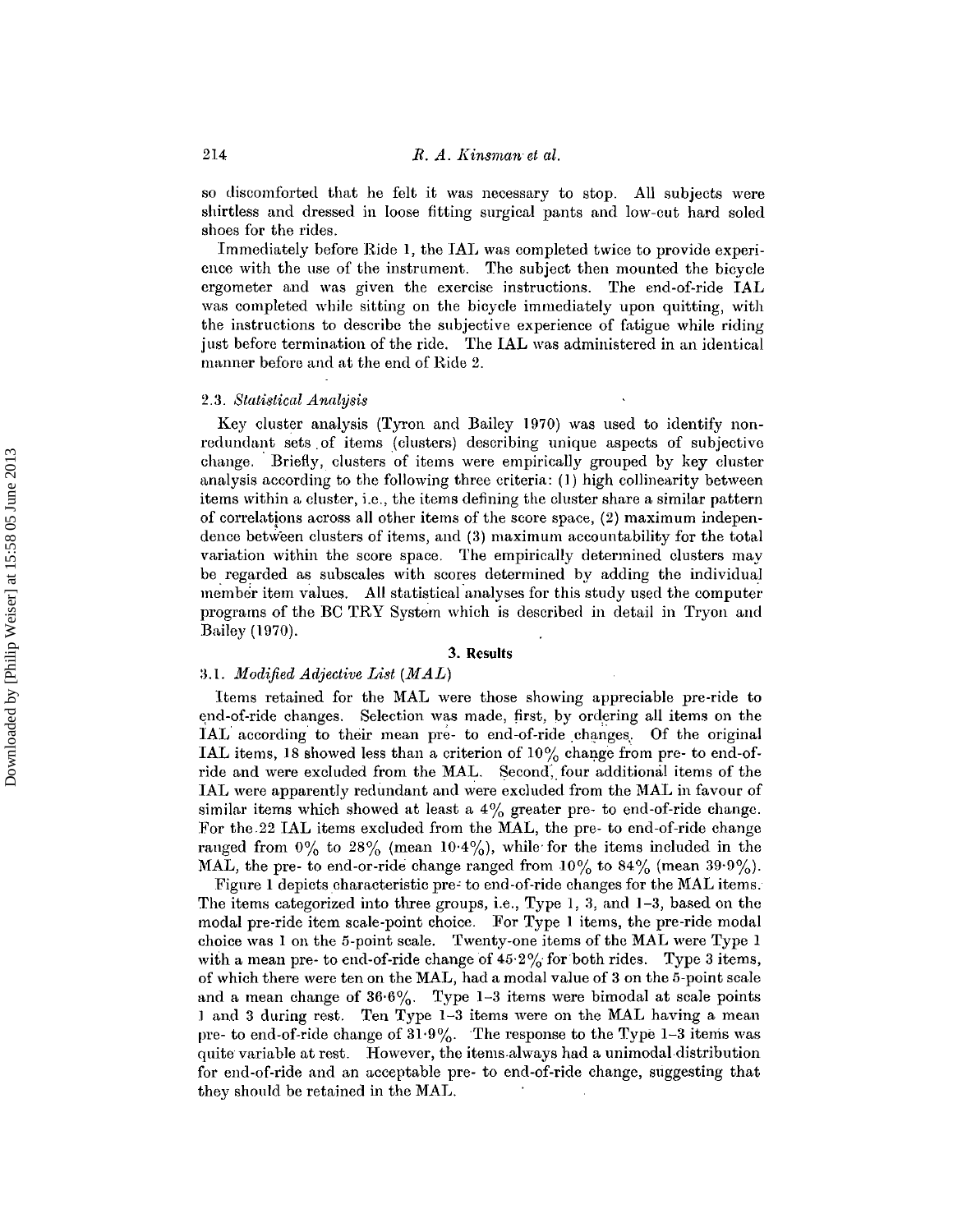

Figure 1. Scale point choice frequencies of the 3 types of items obtained from the pre- and endof-ride Modified Adjective Lists of Rides 1 and 2.

#### 3.2. Derivation of the Physical Activity Questionnaire (PAQ).

A key cluster analysis was performed on all items of the two end-of-ride MALs to empirically identify symptom clusters and their defining items. Together, the key cluster analyses identified seven clusters of items initially labeled Ol to C7. Cluster C4 (Ride 1 only) and C5, C6, C7 (Ride 2 only) were dropped from further consideration since they proved to be unique to the analysis of only one of the rides. Additionally, they exhaused less than  $8\%$  of the initial estimated communality or were redundant and highly correlated with a more substantial cluster. Only  $Cl$ ;  $Cl$  and  $Cl$  were common to both rides, although minor differences occurred in regard to the specific defining items of each cluster. In general, the differences between the item content ofthe clusters for Rides 1 and 2 were resolved by *selecting* for definers of clusters C1, C2, and C3 those items that appeared at least as a defining item of a cluster on one of the rides and a highly collinear nondefiner of the corresponding cluster for the other ride. One exception to this rule was made: Item 13 (Aching Muscles) was a highly collinear nondefiner for both rides, but it appreciably improved the internal consistency of C1. This item was preset as a definer of Cl in subsequent analyses.

The Physical Activity Questionnaire (Table 2), derived on the basis of this analysis, is an 18 item questionnaire providing an overall score and three cluster scores by simple addition of the individual item scores of each cluster. On a conceptual basis, the clusters Cl, C2, and C3 were labeled Fatigue, Task Aversion, and Motivation, respectively.

#### *3.3. PAQ Preset Key Cluster Analysis*

The ability of the PAQ clusters to account for the total variability represented in the initial MAL correlation matrix, was assessed by a pre-set key cluster ' analysis for both rides. In this analysis of the MAL, clusters Ol , C2, and C3 were preset by designating the PAQ items as the cluster definers.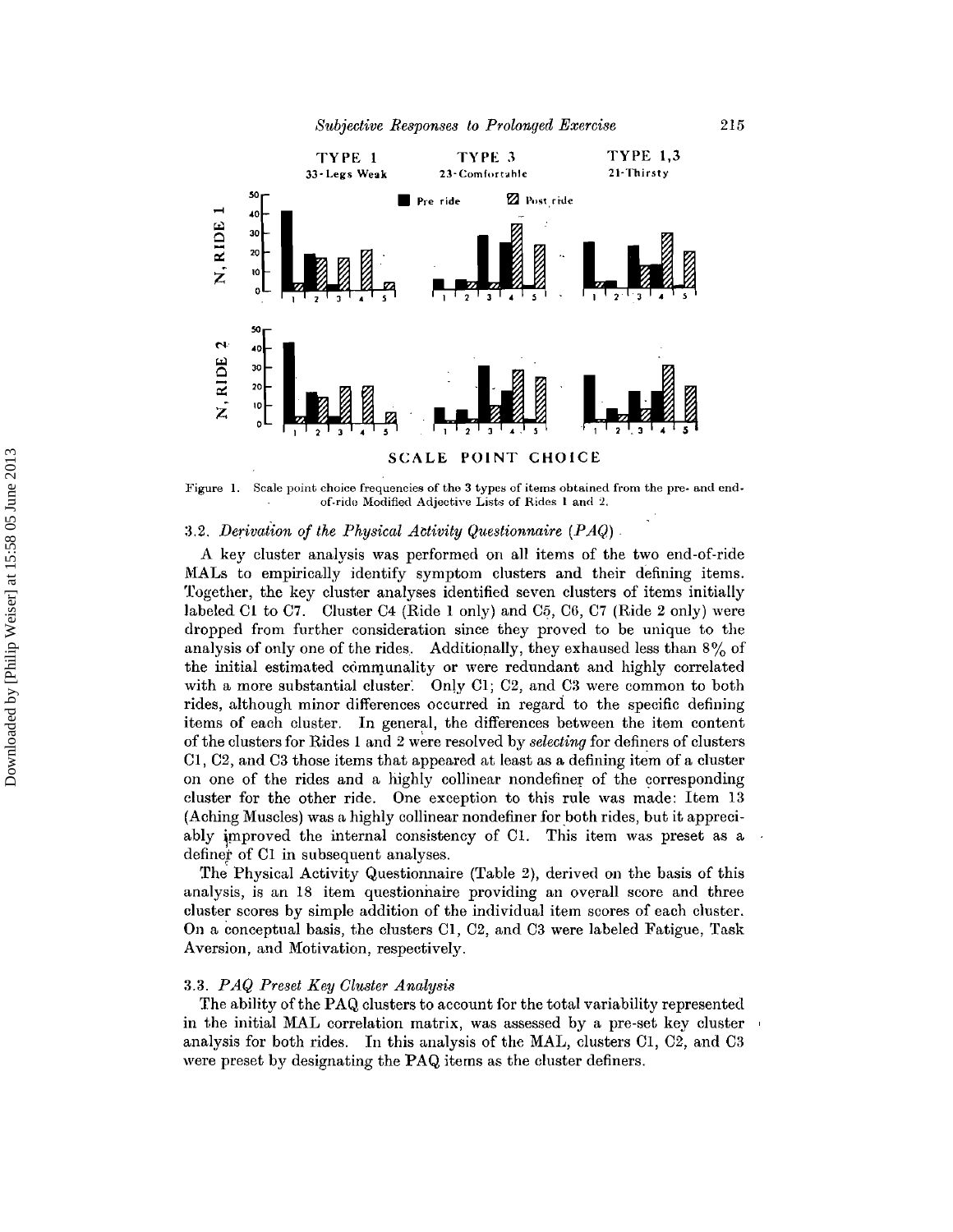|                                    |                                              |                                         |                                         |                                                    | R,                             |                                     |                                                     | A. Kinsman et al.                                                                              |                                                       |                                                                     |                                                                                                                                                  |
|------------------------------------|----------------------------------------------|-----------------------------------------|-----------------------------------------|----------------------------------------------------|--------------------------------|-------------------------------------|-----------------------------------------------------|------------------------------------------------------------------------------------------------|-------------------------------------------------------|---------------------------------------------------------------------|--------------------------------------------------------------------------------------------------------------------------------------------------|
|                                    | Not perspiring at all<br>Not at all short of | Not at all lively<br>breath             | No aching muscles at                    | Not at all determined<br>Not at all worn out       | Not at all comfortable         | Not at all difficult<br>to breathe  | No heart pounding<br>No drive at all<br>at all      | No leg weakness at all<br>something else at<br>Do not want to do<br>Not drained at all<br>급    | No leg shakiness at all<br>Not at all vigorous        | No dryness in the<br>Not panting at all<br>mouth at all             | Not sweating at all                                                                                                                              |
| $\mathbb{F}$                       | Porspiring a little<br>A little short of     | Less lively than<br>breath              | Mucles aching a little<br>usual         | A little worn out<br>Less determined<br>than usual | Less comfortable<br>than usual | A little difficulty<br>in breathing | Less drive than usual<br>A little heart<br>pounding | thing else less than<br>A little leg weakness<br>Want to do some-<br>A little drained<br>usual | A little leg shakiness<br>Less vigorous than<br>usual | A little dryness in<br>Panting a little<br>the mouth                | scaled from 1 (absent) to 5 (severe) while the remainder were scaled from 5 (severe) to 1 (absent).<br>A little sweating                         |
|                                    | ð<br>Some shortness<br>Perspiring some       | About as lively as<br>$usual$<br>breath |                                         | determination<br>Worn out some<br>About usual      | About usual comfort            | Some difficulty in<br>breathing     | Some heart pounding<br>About average drive          | thing else as much<br>Some leg weakness<br>Want to do some-<br>Drained some<br>as usual        | Some leg shakiness<br>About usual vigor               | Some dryness in the<br>Panting some<br>mouth                        | Some sweating                                                                                                                                    |
|                                    | Quite short of breath<br>Perspiring badly    | A little lively                         | Badly aching muscles Mucles aching some | A little determined<br>Badly worn out              | A little comfortable           | Quite hard to<br>breathe            | Bad heart pounding<br>A little drive                | Want to do some-<br>thing else a little<br>Quite weak legs<br>Quite drained                    | Quite shaky legs<br>A little vigorous                 | A badly dry mouth<br>Panting badly                                  | <b>Bad</b> sweating                                                                                                                              |
|                                    | Perspiring severely<br>Severely short of     | Very lively<br>breath                   | Severely aching<br>muscles              | Severely worn out<br>Very determined               | Very comfortable               | Very hard to<br>breathe             | A lot of drive<br>Severe heart<br>pounding          | Severely weak legs<br>Severely drained<br>Want to do some-<br>thing else very<br>much          | Severely shaky legs<br>Very vigorous                  | Panting severely<br>Severely sweating<br>severely dry<br>mouth<br>4 | <sup>a</sup> According to order of appearance in the standard form of the Initial Adjective List.<br>C1=Fatigue: C2=Task Aversion; C3=Motivation |
| Membership <sup>c</sup><br>Cluster | $\overline{5}$                               | පී                                      | 5                                       | ස<br>5                                             | ව                              | ಕ                                   | පී<br>$\overline{5}$                                | පි<br>$\vec{\circ}$<br>5                                                                       | පි<br>ె                                               | 5<br>ಕ                                                              | $^{\rm b}$ Itoms 9, 22, 23, 29, and 38 were<br>පි                                                                                                |
| No. <sup>b</sup><br>Item           | $\overline{\mathbf{c}}$                      | ¢                                       | ≌                                       | 20 S                                               | $\mathbb{Z}^2$                 | ã                                   | <u>នា</u>                                           | ಇ`ಸೆ ಇ                                                                                         | $\frac{36}{5}$<br>38                                  | $\overline{40}$<br>39                                               | न्न                                                                                                                                              |

 $\sim$   $\sim$ 

**216** 

 $\hat{\mathcal{A}}$ 

 $\bar{\mathcal{A}}$ 

 $\bar{\beta}$ 

 $\mathcal{A}$ 

 $\bar{\phantom{a}}$ 

#### ısman

 $\ddot{\phantom{a}}$ 

 $\mathcal{L}_{\mathcal{L}}$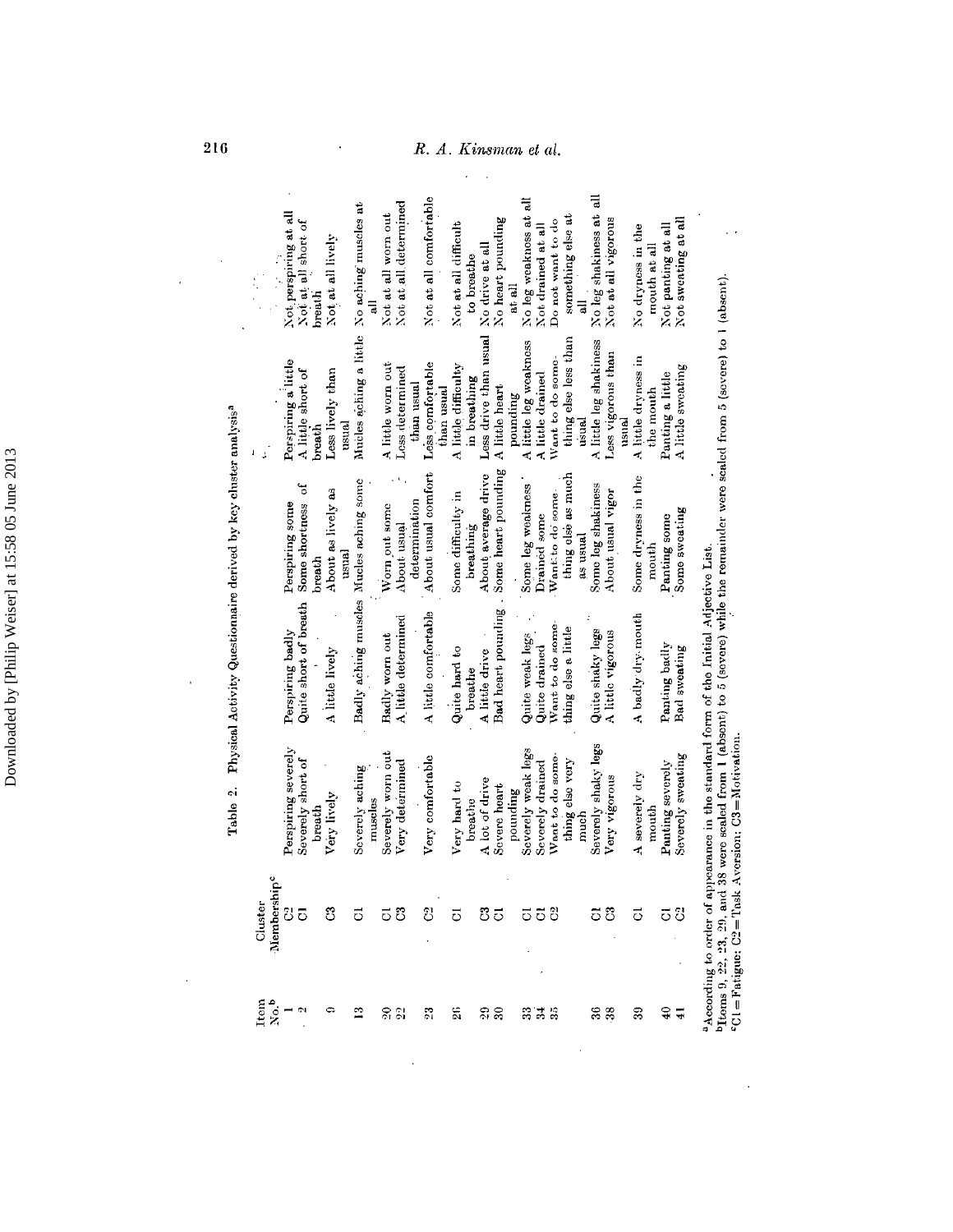| Variables                                                                                                                                                                                                                                               | Preset     |         |                                  | Orthogonal                         |                                           |                      | Residual     |            |                  | Oblique<br>factor coefficients |                                             |
|---------------------------------------------------------------------------------------------------------------------------------------------------------------------------------------------------------------------------------------------------------|------------|---------|----------------------------------|------------------------------------|-------------------------------------------|----------------------|--------------|------------|------------------|--------------------------------|---------------------------------------------|
|                                                                                                                                                                                                                                                         | definers'  |         |                                  | actor coefficients & communalities |                                           |                      | correlations |            |                  |                                |                                             |
|                                                                                                                                                                                                                                                         |            | 5       | 8                                | ි                                  | $\tilde{h}^2$                             | $\overline{\bullet}$ | $\leq 0.2$   | $\leq 0.3$ | 5                | ပြ                             | ී                                           |
|                                                                                                                                                                                                                                                         |            |         |                                  |                                    |                                           |                      |              |            |                  |                                |                                             |
|                                                                                                                                                                                                                                                         | 5          |         |                                  |                                    |                                           |                      |              |            |                  |                                |                                             |
|                                                                                                                                                                                                                                                         |            |         |                                  |                                    |                                           |                      |              |            |                  |                                |                                             |
|                                                                                                                                                                                                                                                         |            |         |                                  |                                    |                                           |                      |              |            |                  |                                |                                             |
|                                                                                                                                                                                                                                                         |            |         |                                  |                                    |                                           |                      |              |            |                  |                                |                                             |
|                                                                                                                                                                                                                                                         | 88888      |         |                                  |                                    |                                           |                      |              |            |                  |                                |                                             |
|                                                                                                                                                                                                                                                         |            |         |                                  |                                    |                                           |                      |              |            |                  |                                |                                             |
|                                                                                                                                                                                                                                                         |            |         |                                  |                                    |                                           |                      |              |            |                  |                                |                                             |
|                                                                                                                                                                                                                                                         | 5          |         |                                  |                                    |                                           |                      |              |            |                  |                                |                                             |
|                                                                                                                                                                                                                                                         |            |         |                                  |                                    |                                           |                      |              |            |                  |                                |                                             |
|                                                                                                                                                                                                                                                         | ة          |         |                                  |                                    |                                           | 853                  |              |            |                  |                                | 888988881888188518888<br>666666666666666666 |
|                                                                                                                                                                                                                                                         | (New)<br>5 |         |                                  |                                    |                                           |                      |              |            |                  |                                |                                             |
|                                                                                                                                                                                                                                                         |            |         |                                  |                                    |                                           | 32 S                 |              |            |                  |                                |                                             |
|                                                                                                                                                                                                                                                         | ៊          |         |                                  |                                    |                                           |                      |              |            |                  |                                |                                             |
|                                                                                                                                                                                                                                                         |            |         |                                  |                                    |                                           |                      |              |            |                  |                                |                                             |
|                                                                                                                                                                                                                                                         |            |         |                                  |                                    |                                           | និន្នី ខ្លួ          |              |            |                  |                                |                                             |
|                                                                                                                                                                                                                                                         |            |         |                                  |                                    |                                           |                      |              |            |                  |                                |                                             |
|                                                                                                                                                                                                                                                         |            |         |                                  |                                    |                                           |                      |              |            |                  |                                |                                             |
| Fatigue (C1)<br>$40$ Panting<br>$40$ Panting<br>$20$ Norn out<br>$31$ Drained<br>$32$ Weak logs<br>$33$ Weak logs<br>$35$ Weak<br>$36$ Heart pounding<br>$38$ Muscle termors<br>$38$ Muscle termors<br>$38$ Muscle termors<br>$34$ Leg shaky<br>$16$ Le |            |         |                                  |                                    |                                           |                      |              |            |                  |                                |                                             |
| Task Aversion (C2)                                                                                                                                                                                                                                      |            |         |                                  |                                    |                                           |                      |              |            |                  |                                |                                             |
|                                                                                                                                                                                                                                                         |            |         |                                  |                                    |                                           |                      |              |            |                  |                                |                                             |
|                                                                                                                                                                                                                                                         | පි         |         |                                  |                                    |                                           |                      |              |            |                  |                                |                                             |
|                                                                                                                                                                                                                                                         | පි         |         |                                  |                                    |                                           | 57                   |              |            |                  |                                |                                             |
| Sweating<br>Perspiring<br>Uncomfortable<br>Easygoing<br>Do something else<br>Do something else<br>នាំ គ                                                                                                                                                 |            | 2539921 | ិនី<br>ប្រកួត<br>និង ក្នុង ក្នុង | 0.000000000000                     | 3 2 3 3 3 3<br>3 2 3 4 5 5<br>0 6 6 6 6 6 |                      |              |            | 858981<br>858981 | 2333227                        | 858728<br>66666                             |
| ్లు                                                                                                                                                                                                                                                     | 윰          |         |                                  |                                    |                                           | 38                   |              |            |                  |                                |                                             |
| $\mathbb{E}$                                                                                                                                                                                                                                            |            |         |                                  |                                    |                                           | $\frac{8}{2}$        |              |            |                  |                                |                                             |

Subjective Responses to Prolonged Exercise

Table 3. Summary of preset key cluster analysis for Modified Adjective Checklist of end-of-Ride 2

 $\hat{\mathcal{A}}$ 

217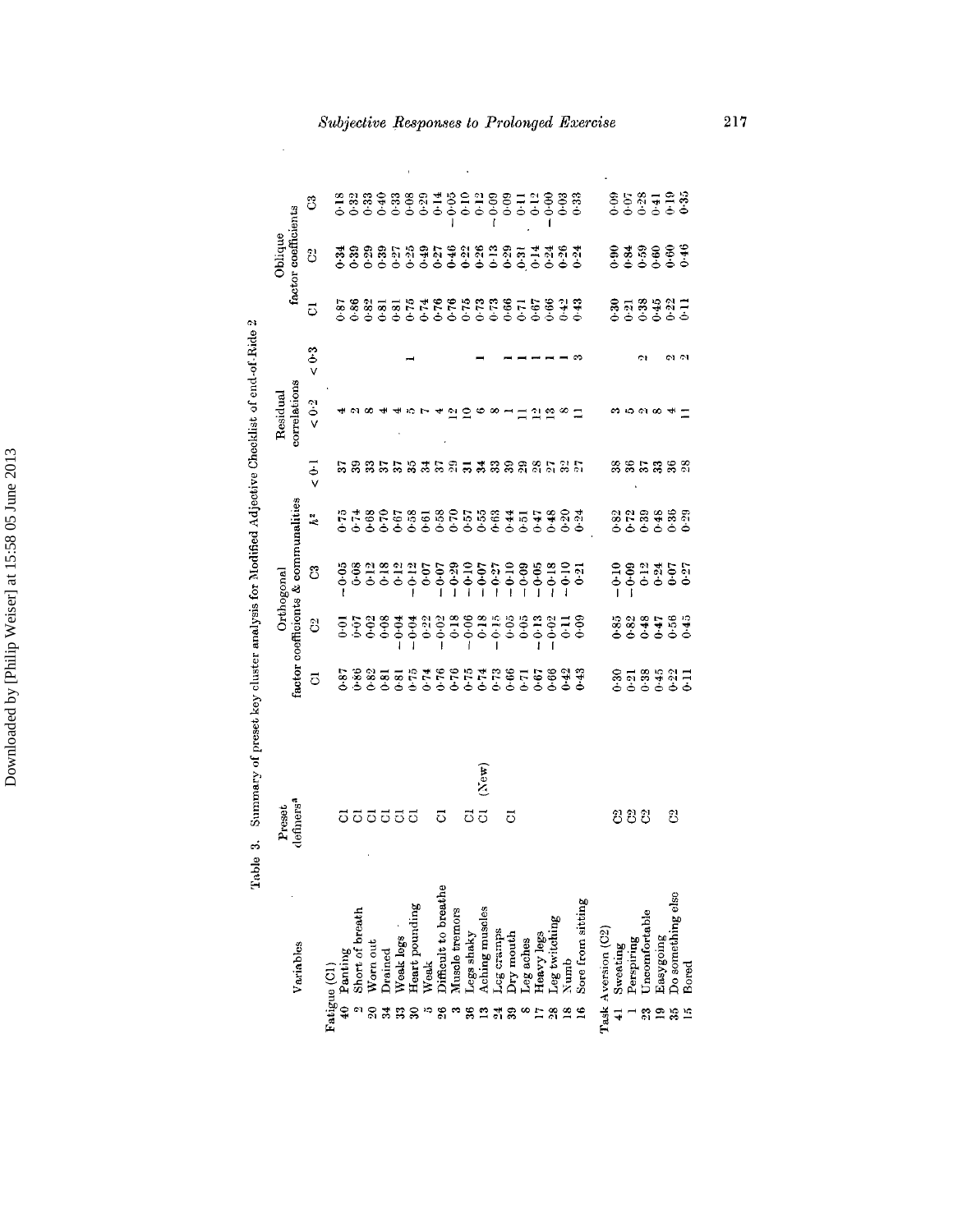|  |      | 823871<br>200000        |                                                                                         |                          | $0.12$<br>$0.09$                                    |                                                                                                             |                                                | ងនិង<br><b>គំនិង</b>  | R. A. Kinsman et al. |                                |                                           |   |  |   | 888556528<br>66666666                                                                                                                            |                                |                             |
|--|------|-------------------------|-----------------------------------------------------------------------------------------|--------------------------|-----------------------------------------------------|-------------------------------------------------------------------------------------------------------------|------------------------------------------------|-----------------------|----------------------|--------------------------------|-------------------------------------------|---|--|---|--------------------------------------------------------------------------------------------------------------------------------------------------|--------------------------------|-----------------------------|
|  |      |                         |                                                                                         |                          |                                                     |                                                                                                             |                                                |                       |                      |                                |                                           |   |  |   |                                                                                                                                                  |                                |                             |
|  |      |                         | 330039<br>000000                                                                        |                          | 2월<br>이후<br>이후                                      |                                                                                                             |                                                | 3331<br>3581          |                      |                                | ត្តងន្តុង ចូន ដូច<br>តាំងនិង អ្នកនិងត្    |   |  |   |                                                                                                                                                  |                                |                             |
|  |      |                         |                                                                                         | 1881 - 189<br>66666 - 66 |                                                     |                                                                                                             |                                                | 국음음<br>0.00 0<br>0.00 |                      |                                | 8268868888<br>666666666                   |   |  |   |                                                                                                                                                  |                                |                             |
|  |      |                         |                                                                                         |                          |                                                     |                                                                                                             |                                                |                       |                      |                                |                                           |   |  |   |                                                                                                                                                  |                                |                             |
|  |      |                         |                                                                                         |                          |                                                     |                                                                                                             |                                                |                       |                      |                                |                                           |   |  | 의 |                                                                                                                                                  |                                | $\frac{8}{10}$              |
|  |      | <u>ននននន្ន</u>          |                                                                                         |                          | 38                                                  |                                                                                                             | ងនងត្                                          |                       |                      |                                | និងនិដ្ឋទន្លងនិ                           |   |  |   |                                                                                                                                                  |                                | Ê                           |
|  |      |                         | 89989<br>89989<br>66666                                                                 |                          | 0.44                                                |                                                                                                             | 3328<br>0000                                   |                       |                      |                                | 888888355<br>66666666                     |   |  |   |                                                                                                                                                  |                                |                             |
|  |      | 73333<br>00000          |                                                                                         |                          | $-0.26$<br>$-0.10$                                  |                                                                                                             |                                                | $33.38 - 0.5$         |                      |                                | 25288833                                  |   |  |   |                                                                                                                                                  | $15-01$                        |                             |
|  |      | 128338<br>00000         |                                                                                         |                          | $\begin{array}{c} 6.66 \\ 0.6 \end{array}$          |                                                                                                             | ลลมา<br>อ้อออ                                  |                       |                      |                                | 8<br>8 3 3 3 3 3 8 8 8<br>6 6 6 6 6 6 6 6 |   |  |   |                                                                                                                                                  | 15.65                          |                             |
|  |      | 1921334<br>1925<br>1936 |                                                                                         |                          | 0.66                                                |                                                                                                             | $-2883$                                        |                       |                      | <b>226888898</b><br>0000000000 |                                           |   |  |   |                                                                                                                                                  | 69.34                          |                             |
|  |      |                         |                                                                                         |                          | (၁။)<br>(ဝါ။)                                       |                                                                                                             | $\begin{pmatrix} 0 & 1 \\ 0 & 0 \end{pmatrix}$ |                       |                      |                                | en<br>Ligge<br>Distriction                |   |  |   |                                                                                                                                                  |                                |                             |
|  | ຬຬຬຬ |                         |                                                                                         |                          | కి కి                                               |                                                                                                             | ង ង                                            |                       |                      |                                | ទីខីទី                                    | 8 |  |   |                                                                                                                                                  |                                |                             |
|  |      |                         | Motivation (C3)<br>29 Drive<br>38 Vigorous<br>32 Determined<br>9 Lively<br>31 Refreshed |                          | Unique Cluster (C5)<br>21 Thirsty<br>39 · Dry mouth | Unique Cluster (C6)<br>27 Easy to Concentrate<br>6 Easy to think<br>12 Test, attention<br>4 Test, attention |                                                |                       |                      |                                |                                           |   |  |   | Unique Cluster (C7)<br>20 Worn out<br>32 Tired<br>10 Weary<br>11 Out of gas<br>7 Physically tired<br>37 Hard going<br>25 Working hard<br>14 Lazy | Per cent Communality Exhausted | Per cent of Total Residuals |

218

 $\begin{pmatrix} 1 \\ 1 \\ 2 \end{pmatrix}$ 

## $R. A.$  Kinsman et al.

 $\cdot$ 

01, 02, and 00 were preset since easy were commune to pour ruces. Then it was admed to 01. Consecus 0.6, 00, and 0.1 were explanation.<br>were excluded from the preset key cluster analysis. Cluster 04 did not appear for Ride

 $\bar{\mathcal{A}}$ 

 $\frac{1}{2}$ 

 $\ddot{\phantom{1}}$ 

 $\ddot{\phantom{0}}$ 

 $\hat{\mathcal{A}}$ 

 $\ddot{\phantom{0}}$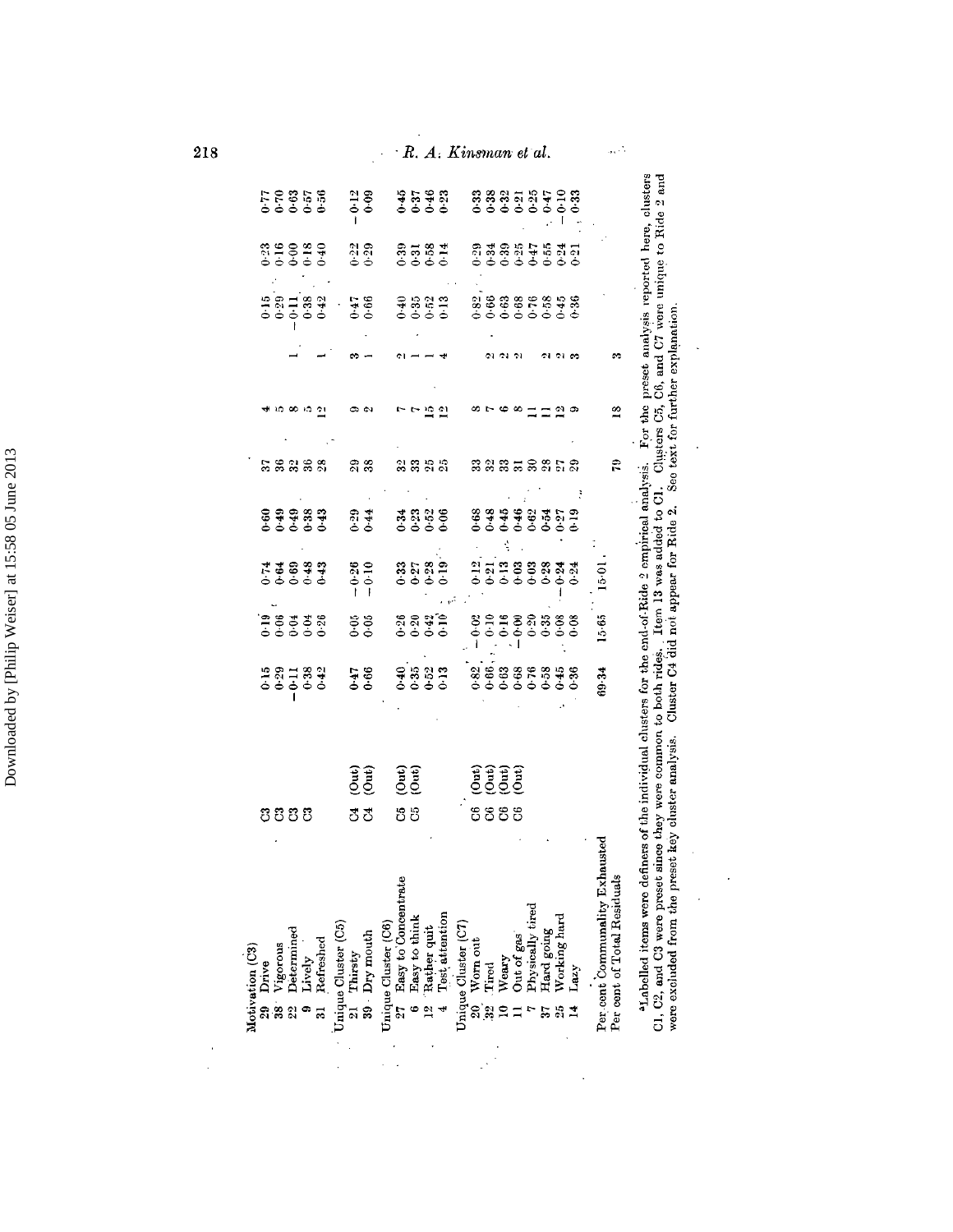Table 3 shows the defining items and highly collinear nondefining items comprising each cluster of the. *empirical* analysis for end-of-Ride 2. The final item composition for the *preset* key cluster analysis is also shown. The results for the orthogonal and oblique preset key cluster factoring show that without exception factor coefficients are higher within than between clusters. Partial communalities ( $h^2$ ) for the items ranged from 0.84 to 0.58 in C1, 0.82 to 0.38 in C2, and 0·59 to 0·41 in C3. The cluster Cl exhausted most of the initial estimated communality,  $69\%$ , while C2 and C3 exhausted  $16\%$  and  $15\%$  of the initial estimated communality, respectively. For the preset key cluster analysis for end-of-Ride I, the percentages of the initial estimated communality exhausted by the individual clusters were in close agreement:  $75\%$ ,  $16\%$ , and  $11\%$  for C1, C2, and C3, respectively. Since the percent of the initial estimated communality exhausted is based on the residual correlation matrix after the first cluster, it is a biased estimate of cluster generality, i.e., the amount of the initial correlation matrix accounted for by each cluster. An unbiased estimate of generality can be obtained by reversing the factoring process, and using each cluster on a first factor basis to reproduce the original raw correlation matrix. Applying this procedure, C1 reproduced  $80\%$  of the initial correlation matrices for both rides; C2 reproduced  $26\%$  and  $17\%$  for Rides 1 and 2, respectively; and C3 reproduced  $28\%$  and  $9\%$  for Rides 1 and 2. Of the residual correlations remaing after the three cluster preset solution, 79% were less than  $0.10$ , indicating that clusters C1, C2, and C3 were able to account for almost all of the initial raw correlation matrix.

#### *3.4. P AQ Structural Description*

If the PAQ has an adequate cluster structure, then its clusters should be characterized by high collinearity and independence. Since these measures capture the essence of the key cluster analysis approach, both of these structural characteristics were evaluated in detail.

Collinearity, i.e., the degree to which the items within a cluster share similar patterns of correlations with other items of the score space, is summarized schematically in Figure 2. The Fatigue cluster appears to be a very tight, highly collinear cluster, with Motivation noticeably less collinear. In agreement with the figure, the index of average collinearity,  $P^2$  (where  $0 \leq P^2 \leq 1$ ), was higher for items within rather than between clusters. Mean  $P^2$  values for end-of-Ride 2 were  $0.94$ ,  $0.78$ , and  $0.44$  for Cl, C2, and C3 respectively.

In Figure 3, the spherical analysis (SPAN) diagram of the BC TRY system is reproduced showing the loci of the clusters for end-of-Ride 2 on the surface of a three dimensional spherical space. The boxes labelled I, II, and III are the termini of the orthogonal axes which are located by the factoring process and pass through the origin of the sphere to form the orthogonal factor structure. The orthogonal structure serves as a frame of reference to locate the oblique clusters similar to the coordinates on a map. The loci of the oblique clusters form an invariant configuration on the sphere, labeled  $Cl$ ,  $Cl$ , and  $Cl$ , which are inter-connected by the dotted arcs. The oblique cluster structure describes the actual relationship that exists between the clusters.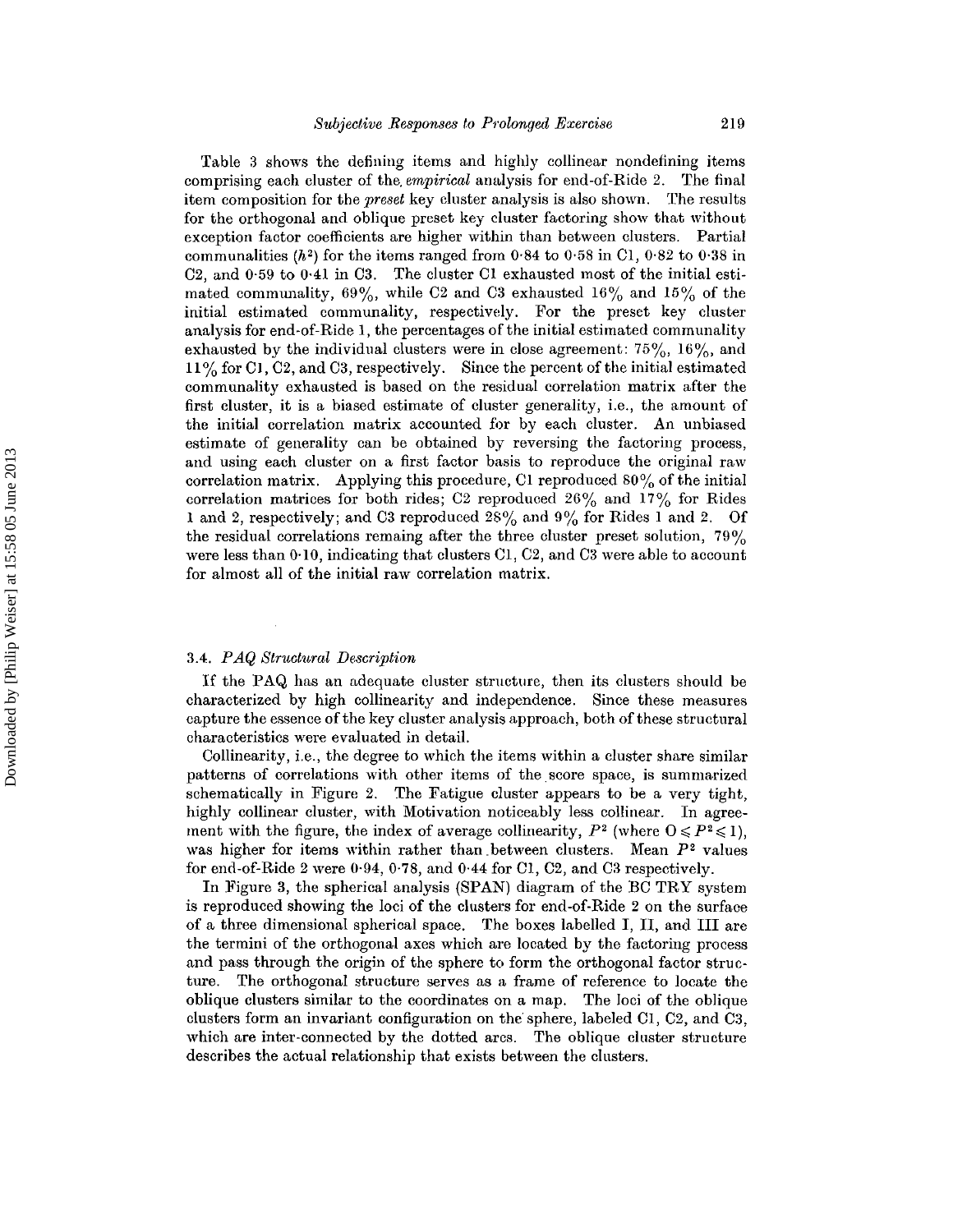

**Figure** 2. Collinearity of the Physical Activity Questionnaire clusters for end-of-Ride 2. Note that the correlation coefficient of each item with itself, heing 1:00, was not plotted. For  $t$ hat the correlation coefficient of each item with itself, being  $1.00$ , was not plotted.  $t$ he name of each numbered item, see Table 2.

Within the SPAN diagram, collinear items tend to group and are more tightly packed, the greater the cluster collinearity. 01 again appears as a dense, relatively tight cluster in the SPAN diagram showing excellent collinearity between the cluster items.

Figure 2 also provides information concerning cluster independence for endof-Ride 2. In the SPAN diagram, highly independent clusters tend to be widely spaced and to group around the termini of the orthogonal axes. In Figure 2, all clusters appear relatively independent; an observation supported by the low inter-cluster raw score correlations shown in Table 4 for end-of-Rides 1 and 2. In addition, internal consistency reliabilities shown on the diagonals of Table 4 are high for all clusters, ranging from 0·94 for Cl to 0·77 for 03. Ride 2 shows a greater intercluster independence, while the internal consistency reliabilities remained at the same level as Ride 1.

Presetting the clusters as well as their defining items for both rides, permits a direct comparison for both rides through comparative key cluster analysis. This analysis describes the similarity of the cluster structure between replications of a study by providing an index of similarity (Cos  $\theta$ ; where  $0 \leq C$ os  $\theta \leq 1$ ), which reflects the extent to which the oblique factor coefficients of the cluster defining items share the same patterns across the other items of the score space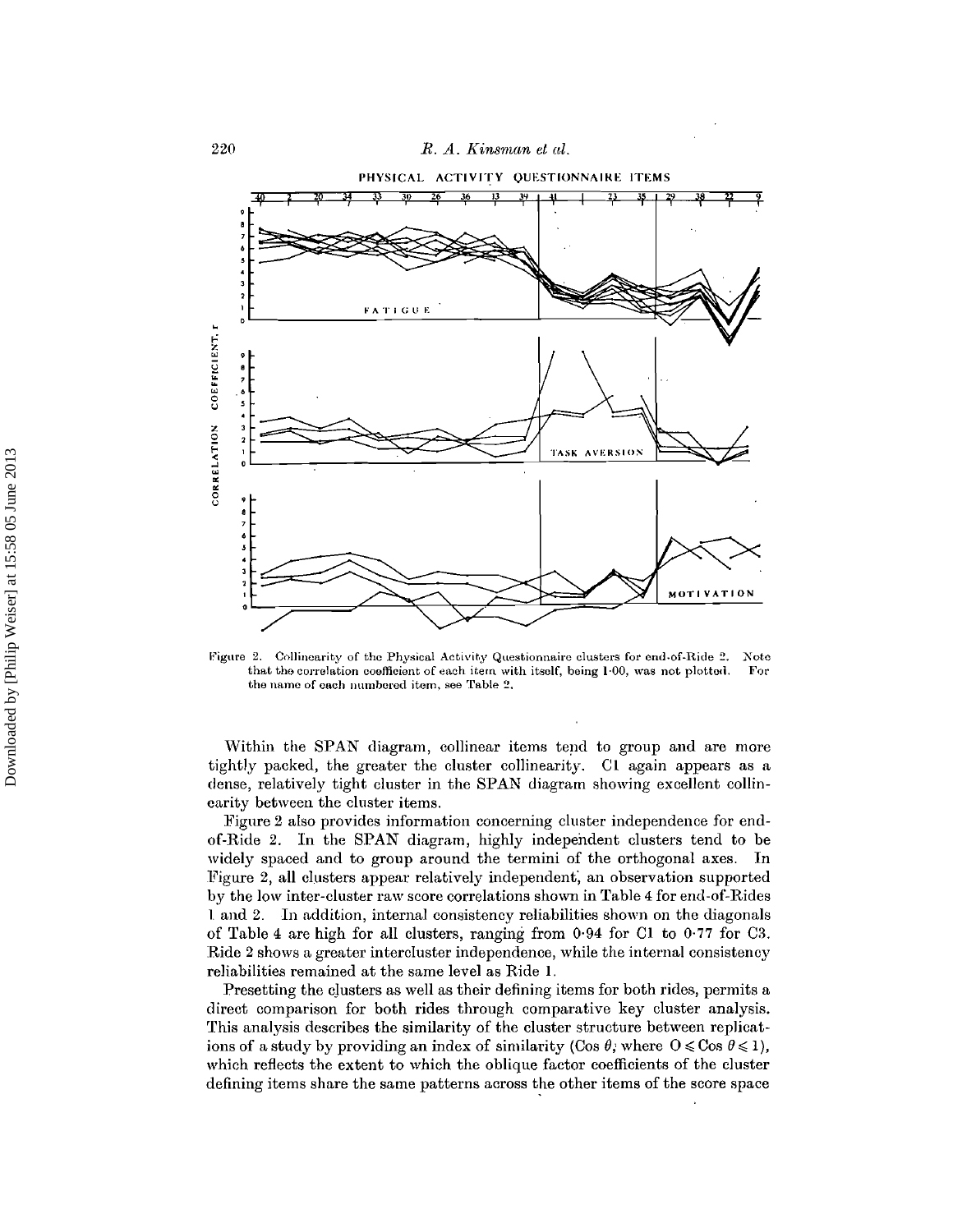(Tyron and Bailey 1970). In brief, if the replications are for the same subjects at different times, as in this study, Cos  $\theta$  describes the stability of the cluster configuration. The clusters are seen in Table 5 to be highly similar between Rides 1 and 2, having Cos  $\theta$  values of 0.88, 0.84, and 0.75 for Cl, C2, and C3, respectively. This result indicates that the Physical Activity Questionnaire can serve as a reliable instrument. '



Figure 3. Spherical configuration of Physical Activity Questionnaire clusters for end-of-Ride 2. For explanation, see text.

|                    | Fatigue<br>(C1) | Task Aversion<br>(C2) | Motivation<br>(C3) |
|--------------------|-----------------|-----------------------|--------------------|
| RIDE 1             |                 |                       |                    |
| Fatigue (CI)       | 0.92            | 0.48                  | 0.53               |
| Task Aversion (C2) |                 | 0.83                  | 0.21               |
| Motivation (C3)    |                 |                       | 0.77               |
| RIDE 2             |                 |                       |                    |
| Fatigue $(Cl)$     | 0.94            | 0.34                  | 0.23               |
| Task Aversion (C2) |                 | 0.83                  | 0.17               |
| Motivation (C3)    |                 |                       | 0.78               |

Table 4. End-of-Ride raw cluster score correlations and reliabilities<sup> $a$ </sup>

a Reliabilities are underlined and shown on the diagonal.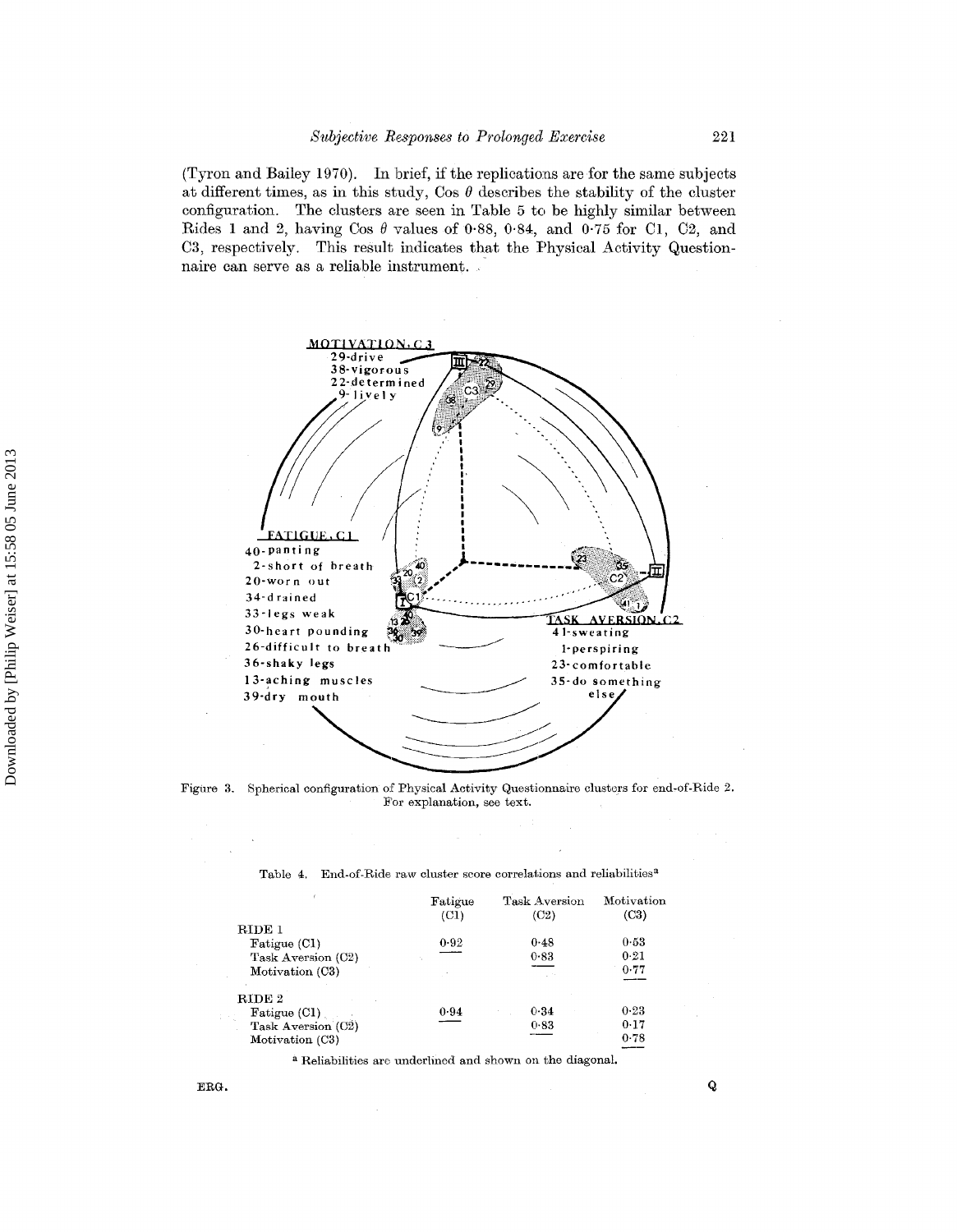$\sim 10^{-1}$ 

|              | Table 5. Cos $\theta$ values comparing key cluster analyses solutions for end-of- | Rides 1 and 2 <sup>a</sup> |                       |                    |  |
|--------------|-----------------------------------------------------------------------------------|----------------------------|-----------------------|--------------------|--|
| Comparison   |                                                                                   | Fatigue<br>(C1)            | Task aversion<br>(C2) | Motivation<br>(C3) |  |
|              |                                                                                   | Fatigue (C1)               |                       |                    |  |
| Ride 1       |                                                                                   | (1.00)                     | $-0.55$               | 0.66               |  |
| Ride 2       |                                                                                   | (1.00)                     | 0.41                  | 0.30               |  |
| Ride 1 vs. 2 |                                                                                   | 0.88                       | 0.47                  | 0.48               |  |
|              |                                                                                   | Task Aversion (C2)         |                       |                    |  |
| Ride 1       |                                                                                   | 0.55                       | (1.00)                | 0.24               |  |
| Ride 2       |                                                                                   | 0.41                       | (1-00)                | $0 - 20$           |  |
| Ride 1 vs. 2 |                                                                                   | 0.47                       | 0.84                  | 0.22               |  |
|              |                                                                                   | Motivation (C3)            |                       |                    |  |
| Ride 1       |                                                                                   | 0.66                       | 0.24                  | (1.00)             |  |
| Ride 2       |                                                                                   | 0.30<br>$\mathbb{R}^n$     | 0.20                  | (1.00)             |  |
| Ride 1 vs. 2 |                                                                                   | $0 - 42$                   | 0.22                  | 0.75               |  |

<sup>a</sup>Underlined Cos  $\theta$  values index the collinearity for *corresponding* clusters between Rides 1 and 2. Values in parentheses index collinearity for a cluster compared with itself within a ride and are therefore unity values. The remaing Cos  $\theta$  values index collinearity between *different* clusters within and between rides.

#### 3.5. Magnitude and Consistency of Symptomatology Change During Physical Activity

The subjects rode at  $55.6 \pm 2.8\%$  of their estimated aerobic capacity which ranged from 2.65 to 4.90 litres  $O_2$ /min (mean 3.3 L/min). Quitting times were  $36 + 24$  min and  $36 + 22$  min for Rides 1 and 2, respectively. Pre- and end-ofride raw score means and standard deviations for each cluster and the overall PAQ are shown in Table 6. To obtain these values, the individual item scale scores of each subject were summed for clusters C1, C2, C3, and the overall PAQ. The mean pre- and end-of-ride raw scores were in close agreement for Ride 1 and Ride 2. Fatigue and Task Aversion show a greater magnitude of change than Motivation for both rides. All pre- to end-of-ride changes were statistically significant (all  $Ps < 0.01$ ).

Mean percent pre- to end-of-ride change for the overall PAQ score was  $57\%$ for Ride 1 and  $64\%$  for Ride 2. The individual cluster scores, C1, C2, and C3, showed mean changes of  $95\%$ ,  $58\%$ , and  $11\%$  for Ride 1 and  $105\%$ ,  $80\%$ , and 21% for Ride 2. Coefficients of stability for the pre- to end-of-ride change in overall and individual cluster scores between rides were  $0.82, 0.83$ , and  $0.65$ for the overall PAQ, C1, and C2, respectively. C3 (Motivation) had a considerably lower coefficient of stability,  $0.38$ , than did the other individual clusters of the PAQ.

Table 6. Pre- and end-of-ride means and standard deviations for raw cluster scores and overall  $PAQ<sup>a,b</sup>$ أوالا الجلجان  $\mathbf{r}$ 

| <b>College</b>     | Ride 1           |                            |                            | Ride 2          |
|--------------------|------------------|----------------------------|----------------------------|-----------------|
|                    | Pre              | Post                       | Pre                        | <b>Post</b>     |
| Fatigue (C1)       | $13.37 \pm 3.16$ | $26 \cdot 12 + 7 \cdot 28$ | $12.80 + 3.30$             | $26-25+8-27$    |
| Task Aversion (C2) | $10.05 + 2.58$   | $15.88 + 2.87$             | $8.77 + 2.10$              | $15.82 + 2.96$  |
| Motivation (C3)    | $11.65 + 3.12$   | $12.95 + 2.89$             | $11 \cdot 37 + 3 \cdot 22$ | $13.73 + 2.82$  |
| Overall PAQ        | $34.98 + 6.53$   | $54.95 + 10.68$            | $33.93 + 6.16$             | $55.80 + 10.76$ |
|                    |                  |                            |                            |                 |

<sup>a</sup>Fatigue (C1), Task Aversion (C2), and Motivation (C3) have 10, 4, and 4 items, respectively, resulting in the 18 item Physical Activity Questionnaire. The possible raw score ranges are<br>from 10 to 50 for Fatigue, 4 to 20 for both Task aversion and Motivation, and 18 to 90 for the overall Physical Activity Questionnaire.

<sup>b</sup>Data are based on 60 subjects. Four subjects were excluded due to missing data points.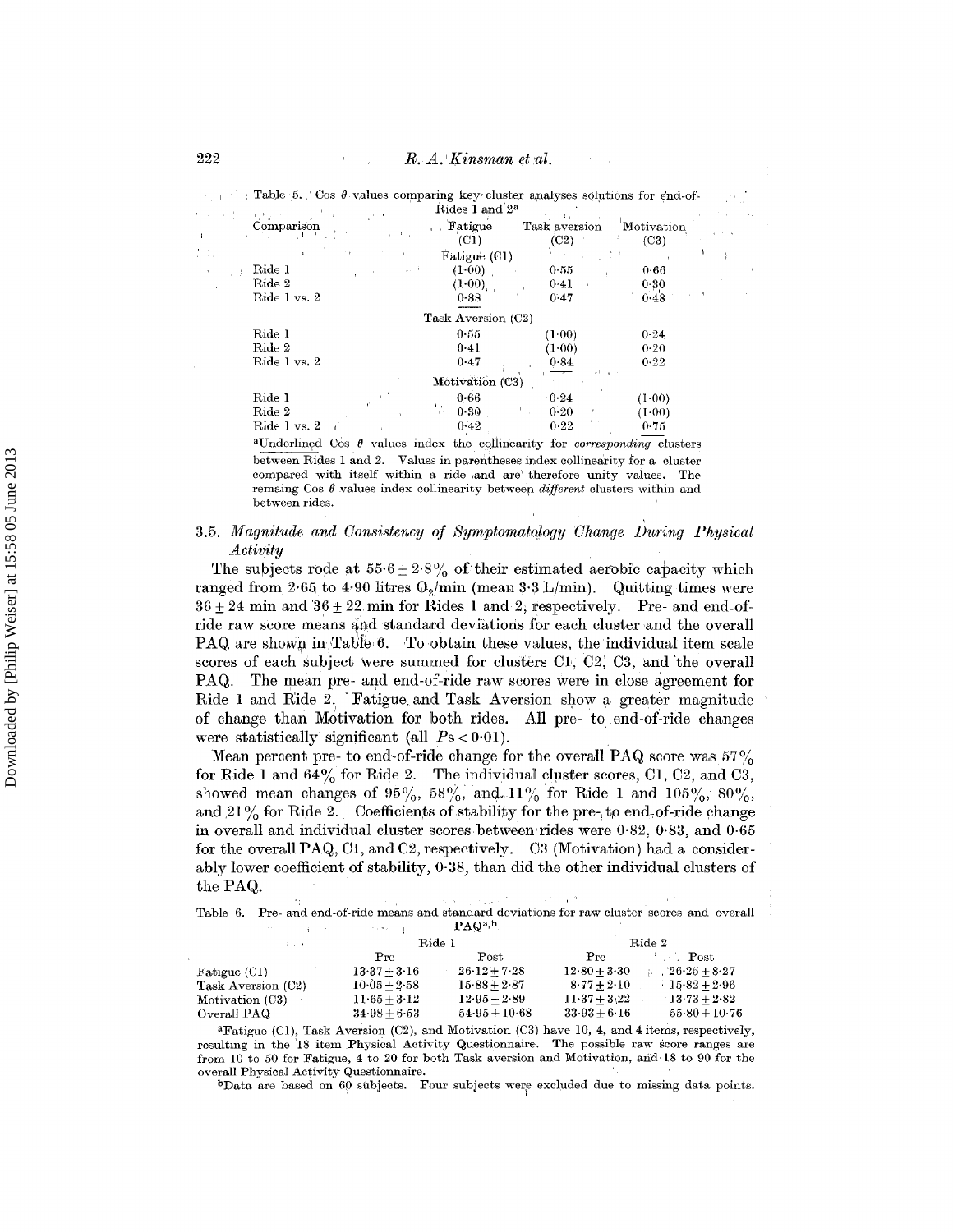#### **4. Discussion**

This study supports the hypothesis that subjective changes during exercise are multi-dimensional and, on an empirical basis, tend to group into unique clusters. Key cluster analysis (Tryon and Bailey 1970) identified three internally consistent clusters of subjective change subsequently labeled Fatigue  $(C1)$ , Task Aversion  $(C2)$ , and Motivation  $(C3)$ . The Fatigue cluster consists of those subjective symptoms specifically descriptive of *bodily feeling states* associated with prolonged exercise. Task Aversion appears to measure. a general level of *discomfort* and *disinclination to continue* the task. The Motivation cluster consists of subjective items describing change in *arousal* and *activation* level. The present Physical Activity Questionnaire is an 18 item self-report questionnaire that can measure change in each of these three subjective symptom clusters during strenuous exercise. Use of the PAQ requires only that the subjects' be practiced in regard to the rating of subjective symptoms by several administrations of the questionnaire prior to study.

Of the individual. clusters, Fatigue is the most conceptually clear, internally consistent,. and has the highest stability of change upon replication. In addition, it is the most general cluster in that it reproduced nearly 80% of the initial correlation matrix of the Modified Adjective List. Task specific (e.g., Legs Shaky and Legs Weak) and general fatigue items (e.g., Worn Out and Drained), are included in the cluster. Although derived independently, the general fatigue items are similar to those of a subjective physical. fatigue dimension found by Wolf (1967) and reproduced by Wijting *et al.* (1970). A second key cluster analysis. solution of the current data, using only the 26 items-of the Initial Adjective List showing the most. pre- to end-of-ride change, identified separate Leg Fatigue and General Fatigue clusters (Weiser *et al,* 1971b). For tasks such as bicycle riding, the highly specific leg fatigue items could be expected to change along with items describing general fatigue. Tasks using other muscle groups, e.g., those used in carpentry or bricklaying, require additional items'specific.to that type of work. Techniques such as those used in this study would identify appropriate items to be-used in a modified PAQ.·

Task Aversion, which at first appears less conceptually clear than the Fatigue cluster, had a high internal consistency and excellent stability of change upon replication. These items appear to measure aversion to the task in response to discomfort; as such,. this cluster may prove useful in differentiating between individuals showing similar physiological response to exercise, yet differing in regard to their work tolerance. While further clarification is needed, the inclusion of the doublet symptom set, Perspiring and Sweating, appears reasonable in view of a study by Gagge *ei al,* (1969) which indicated that the sensation of thermal discomfort during exercise was principally related to skin conductance and sweating. Inclusion of items describing the subjective feeling of warmth (e.g., overheated, hot, etc.) during exercise in future studies may further clarify the meaning of this cluster.

Finally, the Motivation cluster while conceptually clear has a relatively low internal consistency and stability of change upon replication. Both of these reliability measures may be improved by the addition of new items. An adcquate Motiviation cluster has high potential utility since the pre-work motivational level, in addition to motivational changes during work, may be importantly related to work tolerance (e.g., see Bartley and Chute 1947).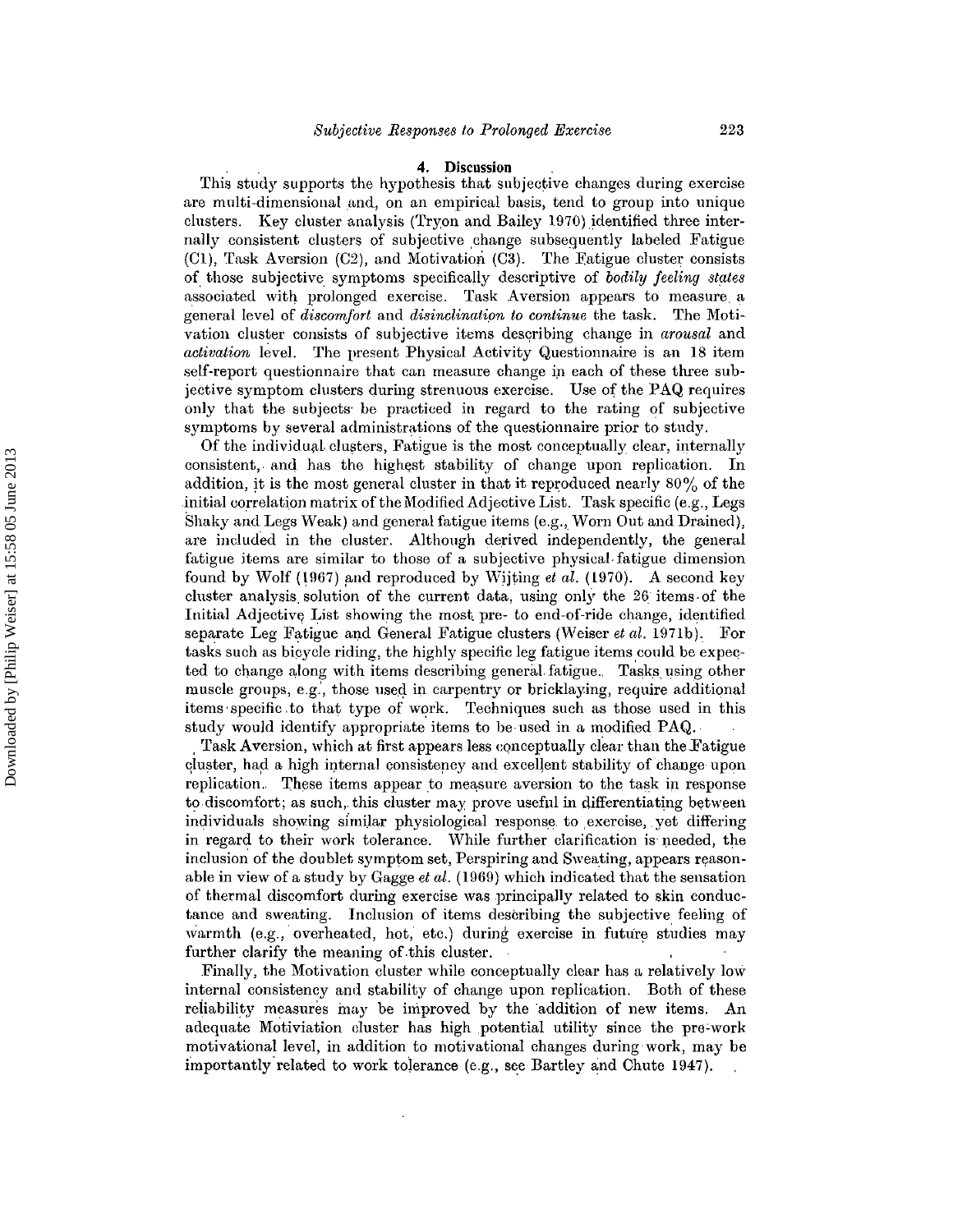The approach used in this study regards the derivation of the unique subjective symptom changes during strenuous exercise as a problem capable of empirical attack. Recently, there has been some renewed interest in measuring discrete aspects of subjective change during prolonged work. The Industrial Fatigue Research Committee of Japan has suggested a checklist to measure three components of fatigue, including a ' dull, sleepy' factor, a 'decline of working motivation' factor, and a factor' describing the projection of fatigue to some parts of the body' (see Kogi *et al.* 1970 and Yoshitake 1971). There appears to be an interesting correspondence between the conceptual content of these factors and our empirically derived subjective symptom sets of Fatigue (Cl) and Motivation (C3).

We think it is significant that quitting times varied substantially in this study, ranging from  $1\frac{1}{2}$  min to 98 min, even though all subjects performed at close to 56% aerobic capacity. Other factors in addition to aerobic capacity are obviously required to account for differences in work tolerance during strenuous exercise. For example, the greater the heart rate increment of our subjects during an early period of exercise, the sooner they stopped riding (Weiser *et al.* 1971a). Change in subjective symptomatology may show a similar relationship. In this regard, we are currently examining the change in PAQ subjective symptom clusters during exercise, and their relationships to heart rate increment and work tolerance.

In contrast to undimensional measures of subjective fatigue or effort (Pearson 1957, Borg 1962, McNelly 1966), adequate multidimensional measures of subjective change during exercise permit typological analysis of subjective symptom change. Differences may exist between identifiable types ofindividuals in regard to their pattern of changes across various clusters of subjective symptomatology. For example, during a given task, one type of individual may tend to terminate his work in response to increased subjective symptoms of Fatigue, while another may do so in response to both a decrease in Motivation and an increase in Task Aversion. In addition, unique patterns of subjective changes across independent clusters of subjective symptoms may be associated with specific tasks and task conditions. In our view, such complex patterning of subjective change is highly probable and could obscure any direct relationships between work tolerance, subjective changes, and physiological factors. The lack of direct relationships between underlying physiological factors during exercise and unidimensional measures of subjective change may have been paritally responsible for the rejection of subjective symptomatology during physical activity as a valid area of study.

The authors gratefully appreciate the technical assistance of Me. E. L. Gibbs, Mr. J. L. Harrell, and Mr. G. D. Schwank. We also acknowledge the use of a data terminal provided by the University of Colorado Medical Centre and funded by National Institutes of Health Grant 00404·0 L through the Division of Research Facilities and Resources. H. A. Kinsman's present address: Psychophysiological Research Laboratories, Department of Behavioral Sciences, National Jewish Hospital and Research Center, Denver, Colorado U.S.A. 80206.

Cette étude s'était proposée d'étudier les modifications dans les symptomes subjectifs survenant au cours d'une éprouvo prolongée sur un ergocycle. Au cours de deux séances, 64 sujets de sexe masculin (âge moyen: 22,9 ans) devaient fournir sur un ergocycle un travail équivalent à  $55.6 \pm$  $2.8\%$  do la capacité aérobic, avec la consigne de poursuivre le pédalage jusqu'à éprouver un inconfort les obligeant d'arrêter l'éprouve. Les délais d'abandon étaient en moyenne de 36-24 mn, pour la première séance et de  $36 \pm 22$  mn pour la deuxième séance.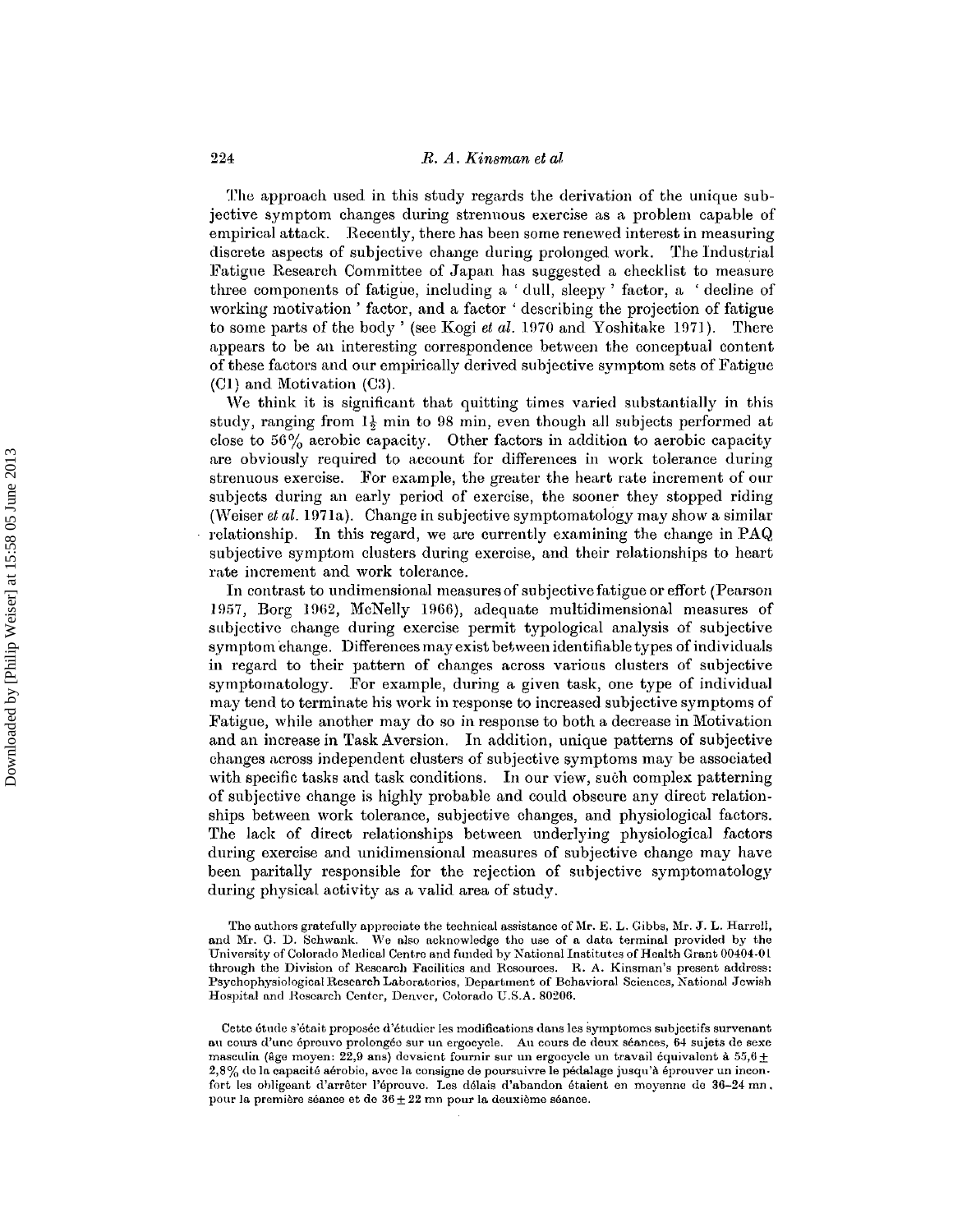Chaque item d'un ensemble initial de 63 adjectifs décrivant les changements subjectifs ressentis pendant l'épreuve reporté sur une échelle de sévérité à 5 points ( $1 =$ absence,  $5 =$ sévère). Cette épreuve d'estimation était administrée avant et après chaque épreuve de pédalage.

Après une analyse des configurations-clés portant sur les 41 items présentant au moins 10 p. 100 de changements, il a été élaboré un questionnaire d'activité physique (PAQ) comportant 18 items. Il était formé de trois configurations uniques et colinéaires de symptomes et appelées Fatigue, Aversion pour la tâche et Motivation. Les analyses comparatives des configurationsclós ont mis en évidence un bon accord entro la première et la deuxième épreuve.

Les variations moyennes avant-après, pour les deux épreuves, se rapportant aux configurations relatives au PAQ global, à la Fatigue, à l'Aversion et à la Motivation étaient respectivement de 61 p. 100, de 100 p. 100, de 69 p. 100 et de 16 p. 100. Les coefficients de stabilité correspondant au PAQ global, à la Fatigue et à l'Aversion étaient respectivement 0,82; 0,83 et 0,65. La configuration Motivation présentait un coefficient de stabilité de 0,38 qui s'avérait ainsi considérablement plus faible que celui des autres configurations PAQ. Cos résultats suggèrent que les changements subjectifs survenant au cours d'une épreuve musculaire tendent à se regrouper dans des configurations uniques de symptomes qui peuvent être mesurés fidèlement.

Die Charakteristik der Veränderungen subjektiver Symptome während lang fortgesetzter Radfahrarbeit wurde in dieser Studie erforscht. Bei zwei Gelegenheiten fuhren 64 männliche Personen (mittleres Alter 22,9 Jahre) auf einem Fahrradergometer mit 55,6% ihrer aeroben Kapazität mit der Instruktion, die Fahrt solange fortzusetzen, bis sie so unangenehm wurde, dass sie eine Beendigung für notwendig hielten. Die mittleren Schlusszeiten waren  $36 \pm 24$  min und  $36 \pm 22$  min für die erste bzw. zweite Fahrt. Jedes einer Anfangsgruppe von 63 Merkmalen, welche die subjektiven Veränderungen während der Arbeit beschrieben, wurden längs einer 5-Punkte-Skala der Schwere (1=Fehlanzeige, 2=schwer) vor und am ende beider Fahrten aneordnet. Durch eine Schlüsselanalyse der 41 Merkmale, die wenigstens 10% Änderungen während der Arbeit zeigten, wurde aus 18 Merkmalen ein Physischer Aktivitäts Fragebogen (PAQ) abgeleitet. Er bestand aus drei einzigen, collinearem Symptomhaufen, bezeichnet als Ermüdung, Arbeitsabneigung und Motivation. Vergleichende Analyse zeigte eine gute Ähnlichkeit zwischen den Haufen beider Fahrten.

Die mittleren von Anfang bis Ende während beider Fahrten erfolgenden Änderungen fär die Gesamt-PAQ, Ermüdung, Arbeitsabneigung und Motivation-Haufen betrugen 61%, 100%, 69% und 16%. Die Stabilitäts-Koeffizienten für die von Anfang bis Ende erfolgende Anderung der Gesamt-PAQ, Ermüdung und Arbeitsabneigung betrug 0,82, 0,83 und 0,65. Der Motivationshaufen hatte einen beträchtlich niedrigeren Stabilitätskoeffizienten, 0,38, als die anderen PAQ Haufen. Diese Resultate lassen vermuten, dass subjektive Änderungen während der Arbeit die Tendenz haben, sich in einem einzigen Haufen von Symptomen zu gruppieren, die zuverlässig messbar sind.

#### **References**

- ASTRAND, P.-O., and RYHMING, I., 1954, A nomogram for calculation of aerobic capacity (physical fitness) from pulse rate during submaximal work. Journal Applied Physiology, 1, 218-221.
- BARTLEY, S. H., 1964, Fatigue: Mechanism and Management (Springfield: CHARLES C. THOMAS). BARTLEY, S. H., and CHUTE, E., 1947, Fatigue and Impairment in Man (New York: MCGRAW-HILL).
- BORG, G., 1962, Physical Performance and Perceived Exertion (Lund: GLEERUPS).
- Evans, W. O., 1966, Measurement of subjective symptomatology of acute high altitude sickness. Psychological Reports, 19, 815-820.
- GAGGE, A. P., STOLWIJK, A. J., and SALTIN, B., 1969, Comfort and thermal sensations and associated physiological responses during exercise at various ambient temperatures. Environmental Research, 2, 209-229.
- Koer, K., SAITO, Y., and MATSUHASHI, T., 1970, Validity of three components of subjective fatigue feelings. Journal of the Sciences of Labour, 46, 251-270.
- McNELLY, G. W., 1966, The development and laboratory validation of subjective fatigue scale. In Industrial Psychology (Edited by J. TIFFIN and E. J. McCORMICK) (London: GEORGE ALLEN & UNWIN, LTD.

NowLIS, V., and NowLIS, H., 1956, The description and analysis of mood. Annals of the New York Academy of Sciences, 65, 245-255.

PEARSON, R. C., 1957, Scale analysis of a fatigue checklist. Journal Applied Psychology, 41,  $186 - 191.$ 

PEARSON, R. G., and BYARS, G. E., 1956, The Development and validation of a checklist for Measuring Subjective Fatigue. U.S.A.F. School Aviation Medicine. Report No. 55-115.